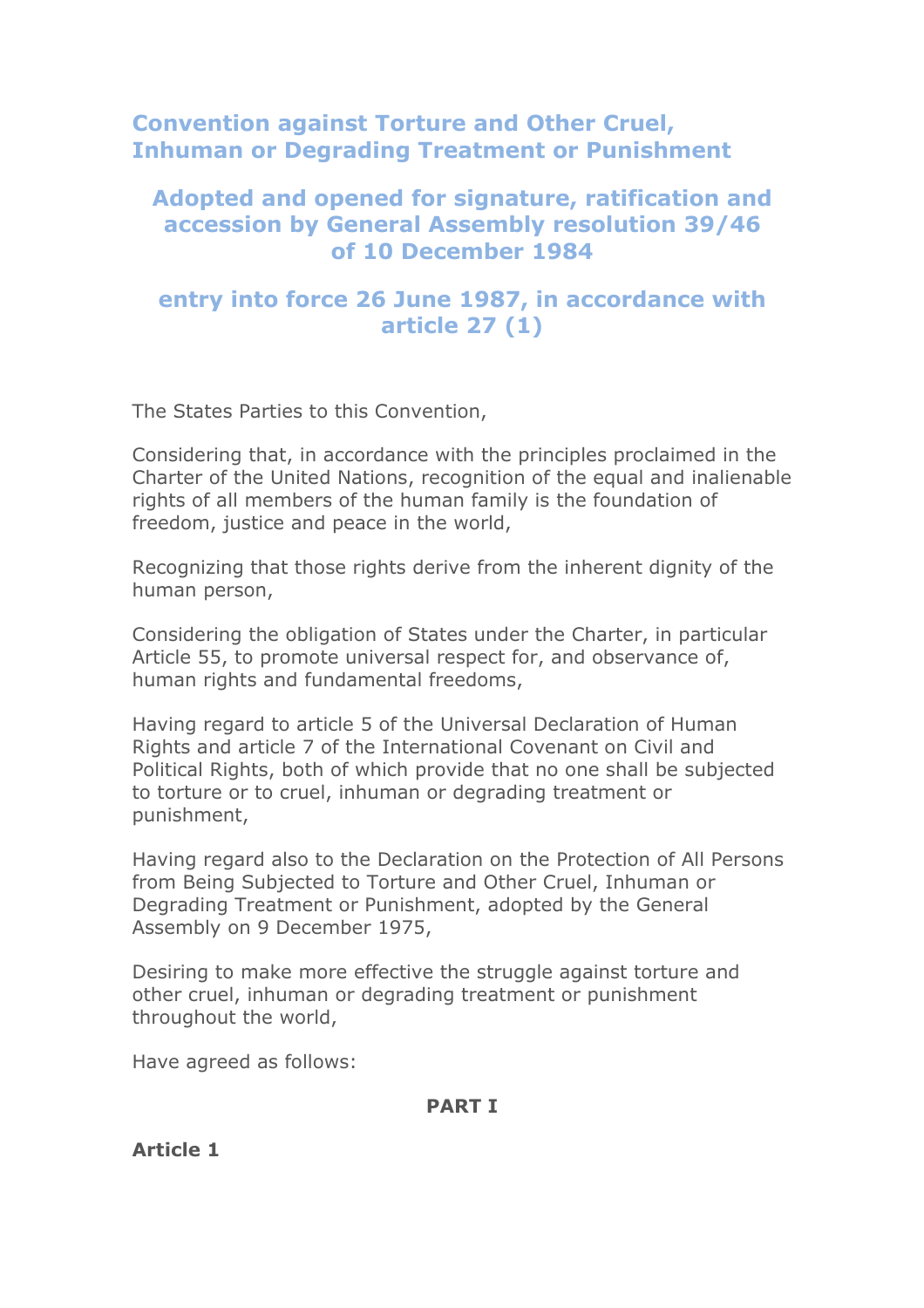1. For the purposes of this Convention, the term "torture" means any act by which severe pain or suffering, whether physical or mental, is intentionally inflicted on a person for such purposes as obtaining from him or a third person information or a confession, punishing him for an act he or a third person has committed or is suspected of having committed, or intimidating or coercing him or a third person, or for any reason based on discrimination of any kind, when such pain or suffering is inflicted by or at the instigation of or with the consent or acquiescence of a public official or other person acting in an official capacity. It does not include pain or suffering arising only from, inherent in or incidental to lawful sanctions.

2. This article is without prejudice to any international instrument or national legislation which does or may contain provisions of wider application.

# **Article 2**

1. Each State Party shall take effective legislative, administrative, judicial or other measures to prevent acts of torture in any territory under its jurisdiction.

2. No exceptional circumstances whatsoever, whether a state of war or a threat of war, internal political instability or any other public emergency, may be invoked as a justification of torture.

3. An order from a superior officer or a public authority may not be invoked as a justification of torture.

# **Article 3**

1. No State Party shall expel, return ("refouler") or extradite a person to another State where there are substantial grounds for believing that he would be in danger of being subjected to torture.

2. For the purpose of determining whether there are such grounds, the competent authorities shall take into account all relevant considerations including, where applicable, the existence in the State concerned of a consistent pattern of gross, flagrant or mass violations of human rights.

# **Article 4**

1. Each State Party shall ensure that all acts of torture are offences under its criminal law. The same shall apply to an attempt to commit torture and to an act by any person which constitutes complicity or participation in torture. 2. Each State Party shall make these offences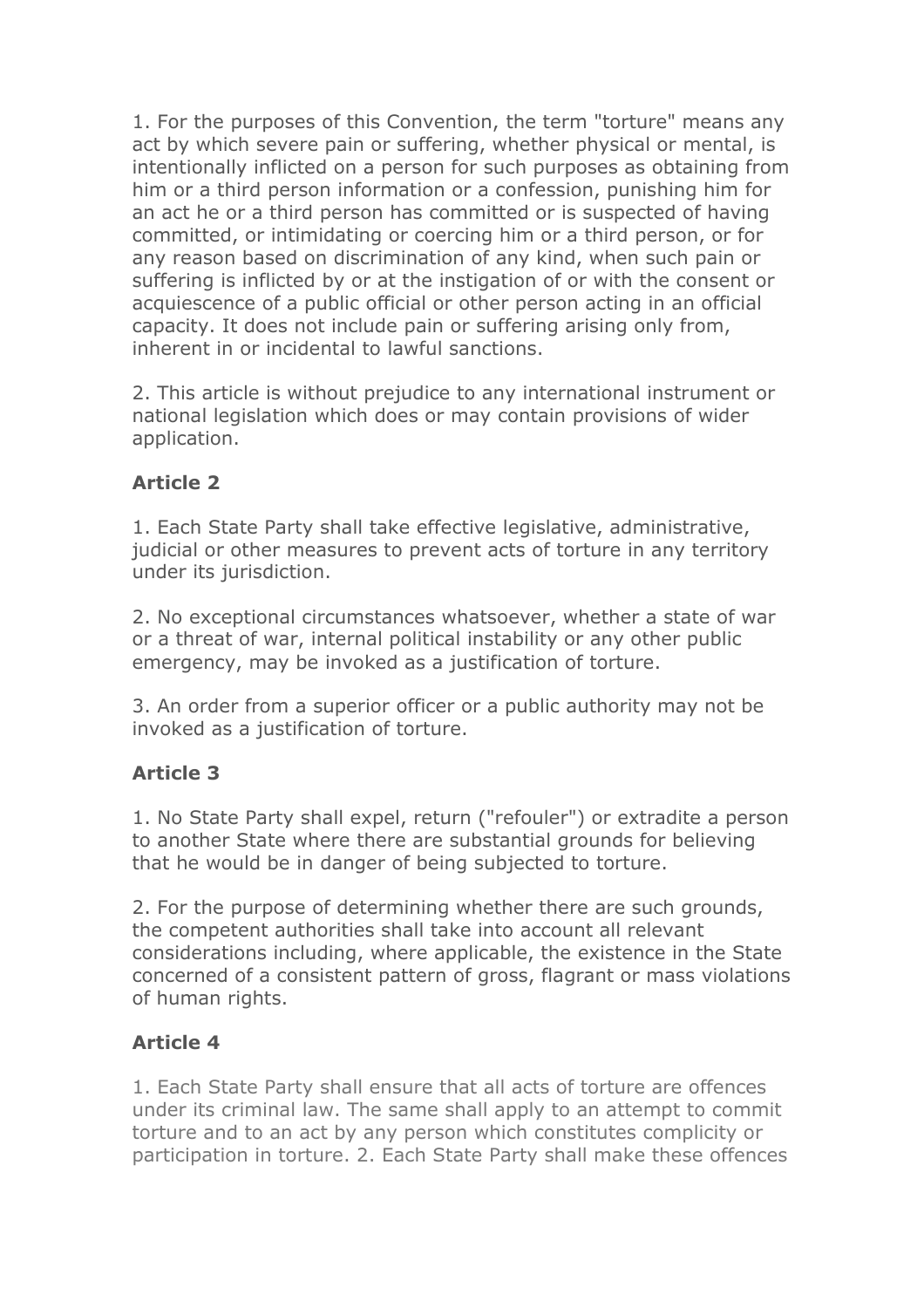punishable by appropriate penalties which take into account their grave nature.

# **Article 5**

1. Each State Party shall take such measures as may be necessary to establish its jurisdiction over the offences referred to in article 4 in the following cases:

(a) When the offences are committed in any territory under its jurisdiction or on board a ship or aircraft registered in that State;

(b) When the alleged offender is a national of that State;

(c) When the victim is a national of that State if that State considers it appropriate.

2. Each State Party shall likewise take such measures as may be necessary to establish its jurisdiction over such offences in cases where the alleged offender is present in any territory under its jurisdiction and it does not extradite him pursuant to article 8 to any of the States mentioned in paragraph I of this article.

3. This Convention does not exclude any criminal jurisdiction exercised in accordance with internal law.

# **Article 6**

1. Upon being satisfied, after an examination of information available to it, that the circumstances so warrant, any State Party in whose territory a person alleged to have committed any offence referred to in article 4 is present shall take him into custody or take other legal measures to ensure his presence. The custody and other legal measures shall be as provided in the law of that State but may be continued only for such time as is necessary to enable any criminal or extradition proceedings to be instituted.

2. Such State shall immediately make a preliminary inquiry into the facts.

3. Any person in custody pursuant to paragraph I of this article shall be assisted in communicating immediately with the nearest appropriate representative of the State of which he is a national, or, if he is a stateless person, with the representative of the State where he usually resides.

4. When a State, pursuant to this article, has taken a person into custody, it shall immediately notify the States referred to in article 5,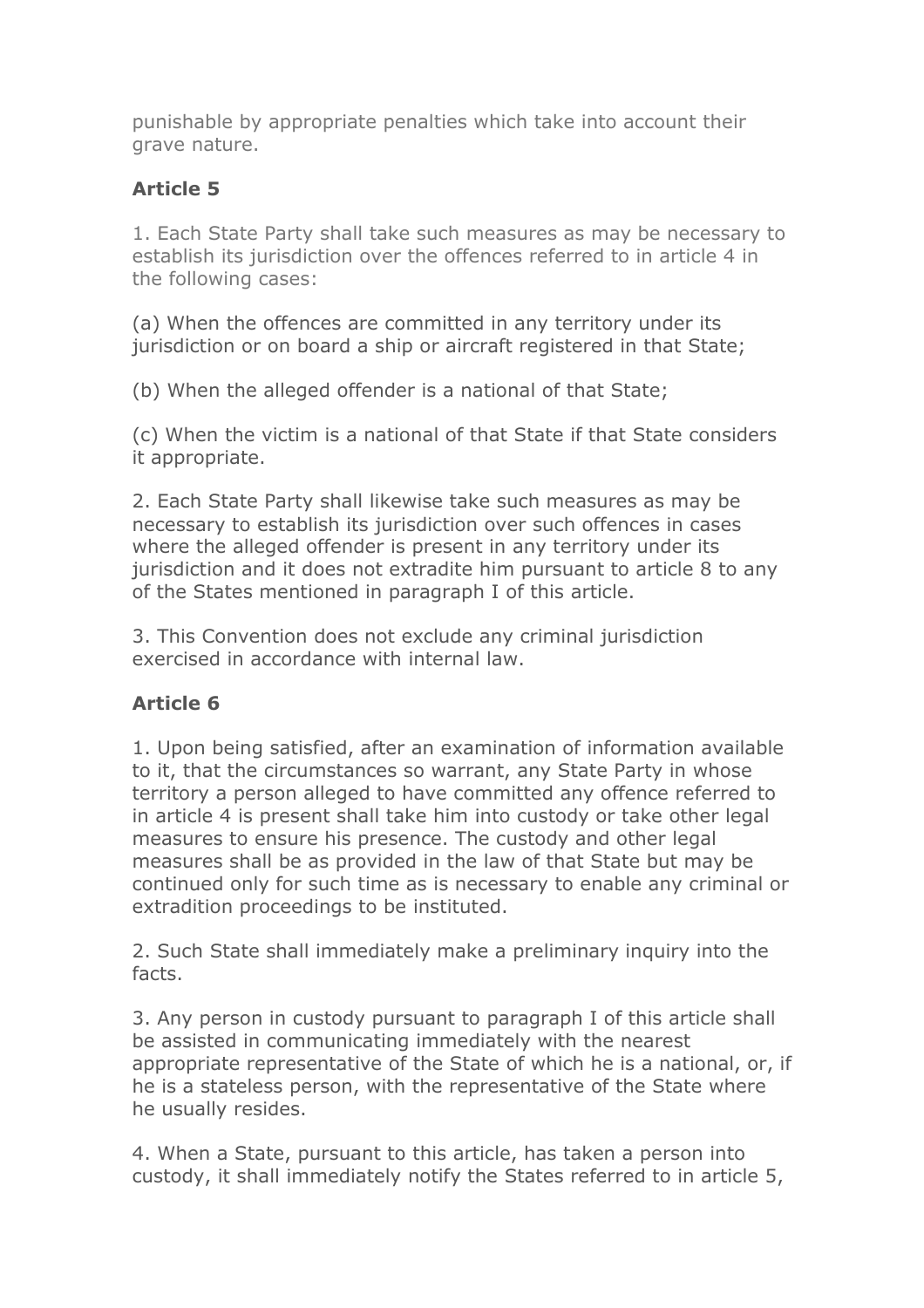paragraph 1, of the fact that such person is in custody and of the circumstances which warrant his detention. The State which makes the preliminary inquiry contemplated in paragraph 2 of this article shall promptly report its findings to the said States and shall indicate whether it intends to exercise jurisdiction.

# **Article 7**

1. The State Party in the territory under whose jurisdiction a person alleged to have committed any offence referred to in article 4 is found shall in the cases contemplated in article 5, if it does not extradite him, submit the case to its competent authorities for the purpose of prosecution.

2. These authorities shall take their decision in the same manner as in the case of any ordinary offence of a serious nature under the law of that State. In the cases referred to in article 5, paragraph 2, the standards of evidence required for prosecution and conviction shall in no way be less stringent than those which apply in the cases referred to in article 5, paragraph 1.

3. Any person regarding whom proceedings are brought in connection with any of the offences referred to in article 4 shall be guaranteed fair treatment at all stages of the proceedings.

# **Article 8**

1. The offences referred to in article 4 shall be deemed to be included as extraditable offences in any extradition treaty existing between States Parties. States Parties undertake to include such offences as extraditable offences in every extradition treaty to be concluded between them.

2. If a State Party which makes extradition conditional on the existence of a treaty receives a request for extradition from another State Party with which it has no extradition treaty, it may consider this Convention as the legal basis for extradition in respect of such offences. Extradition shall be subject to the other conditions provided by the law of the requested State.

3. States Parties which do not make extradition conditional on the existence of a treaty shall recognize such offences as extraditable offences between themselves subject to the conditions provided by the law of the requested State.

4. Such offences shall be treated, for the purpose of extradition between States Parties, as if they had been committed not only in the place in which they occurred but also in the territories of the States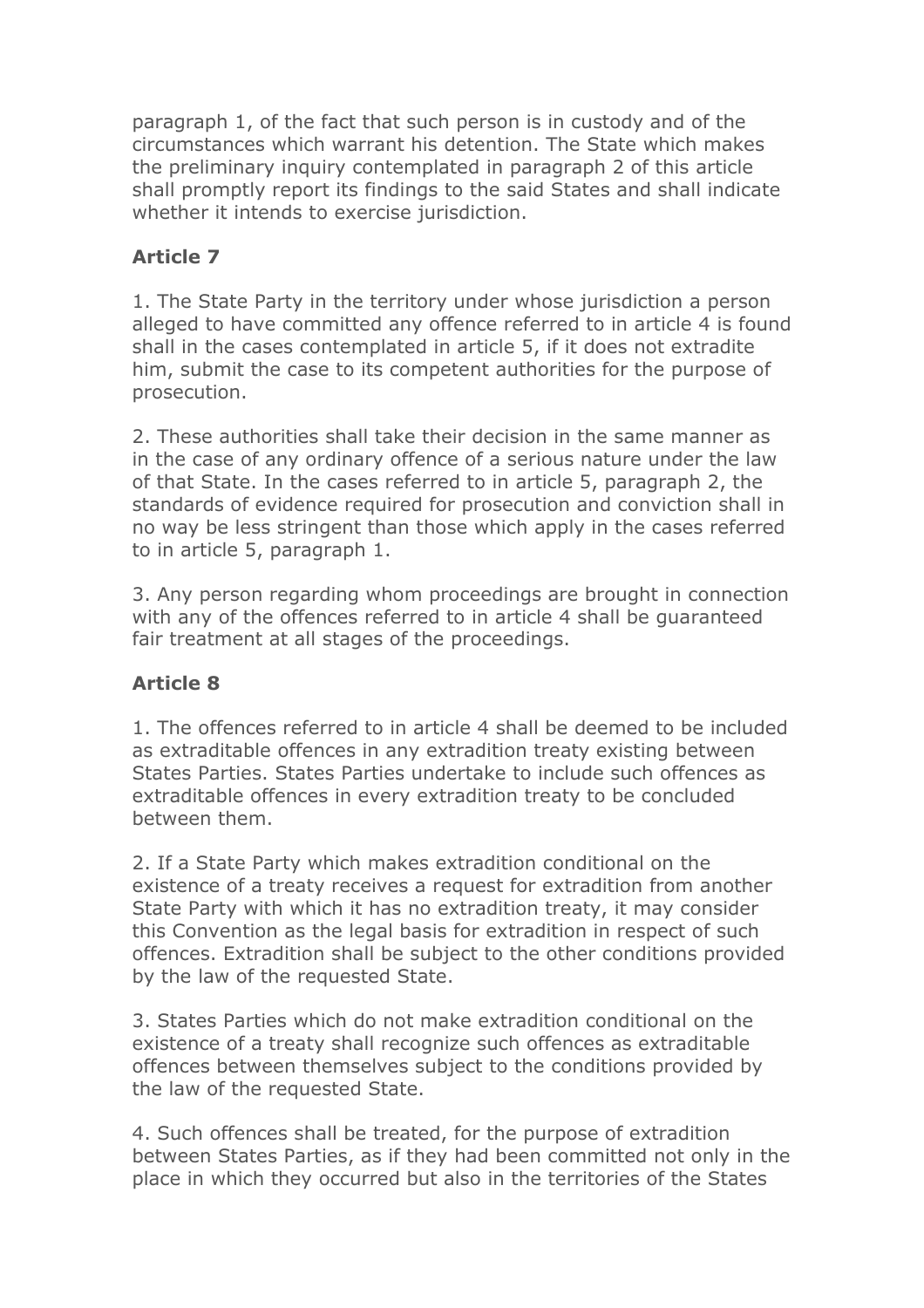required to establish their jurisdiction in accordance with article 5, paragraph 1.

# **Article 9**

1. States Parties shall afford one another the greatest measure of assistance in connection with criminal proceedings brought in respect of any of the offences referred to in article 4, including the supply of all evidence at their disposal necessary for the proceedings.

2. States Parties shall carry out their obligations under paragraph I of this article in conformity with any treaties on mutual judicial assistance that may exist between them.

# **Article 10**

1. Each State Party shall ensure that education and information regarding the prohibition against torture are fully included in the training of law enforcement personnel, civil or military, medical personnel, public officials and other persons who may be involved in the custody, interrogation or treatment of any individual subjected to any form of arrest, detention or imprisonment.

2. Each State Party shall include this prohibition in the rules or instructions issued in regard to the duties and functions of any such person.

# **Article 11**

Each State Party shall keep under systematic review interrogation rules, instructions, methods and practices as well as arrangements for the custody and treatment of persons subjected to any form of arrest, detention or imprisonment in any territory under its jurisdiction, with a view to preventing any cases of torture.

# **Article 12**

Each State Party shall ensure that its competent authorities proceed to a prompt and impartial investigation, wherever there is reasonable ground to believe that an act of torture has been committed in any territory under its jurisdiction.

# **Article 13**

Each State Party shall ensure that any individual who alleges he has been subjected to torture in any territory under its jurisdiction has the right to complain to, and to have his case promptly and impartially examined by, its competent authorities. Steps shall be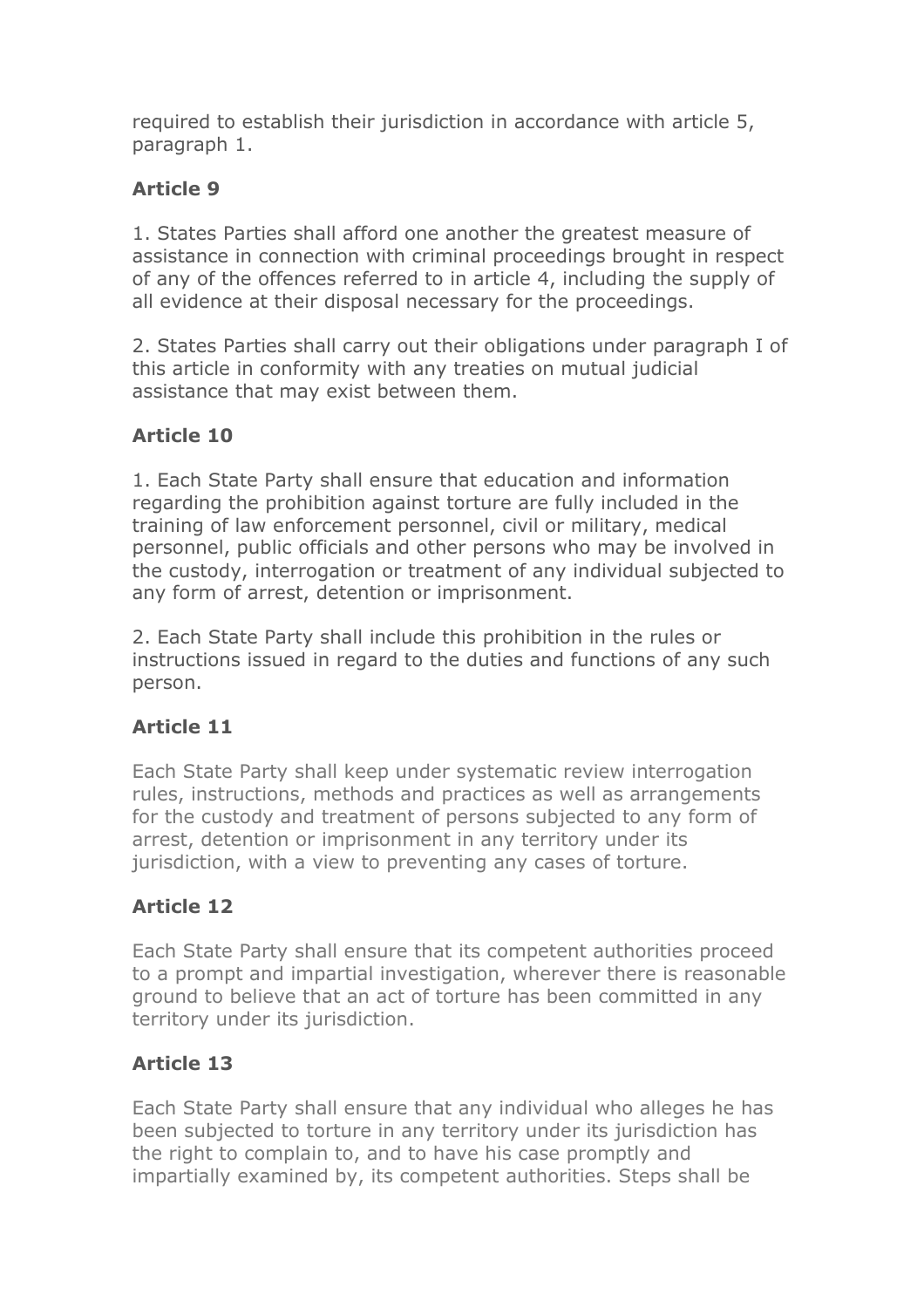taken to ensure that the complainant and witnesses are protected against all ill-treatment or intimidation as a consequence of his complaint or any evidence given.

# **Article 14**

1. Each State Party shall ensure in its legal system that the victim of an act of torture obtains redress and has an enforceable right to fair and adequate compensation, including the means for as full rehabilitation as possible. In the event of the death of the victim as a result of an act of torture, his dependants shall be entitled to compensation.

2. Nothing in this article shall affect any right of the victim or other persons to compensation which may exist under national law.

# **Article 15**

Each State Party shall ensure that any statement which is established to have been made as a result of torture shall not be invoked as evidence in any proceedings, except against a person accused of torture as evidence that the statement was made.

# **Article 16**

1. Each State Party shall undertake to prevent in any territory under its jurisdiction other acts of cruel, inhuman or degrading treatment or punishment which do not amount to torture as defined in article I, when such acts are committed by or at the instigation of or with the consent or acquiescence of a public official or other person acting in an official capacity. In particular, the obligations contained in articles 10, 11, 12 and 13 shall apply with the substitution for references to torture of references to other forms of cruel, inhuman or degrading treatment or punishment.

2. The provisions of this Convention are without prejudice to the provisions of any other international instrument or national law which prohibits cruel, inhuman or degrading treatment or punishment or which relates to extradition or expulsion.

# **PART II**

# **Article 17**

1. There shall be established a Committee against Torture (hereinafter referred to as the Committee) which shall carry out the functions hereinafter provided. The Committee shall consist of ten experts of high moral standing and recognized competence in the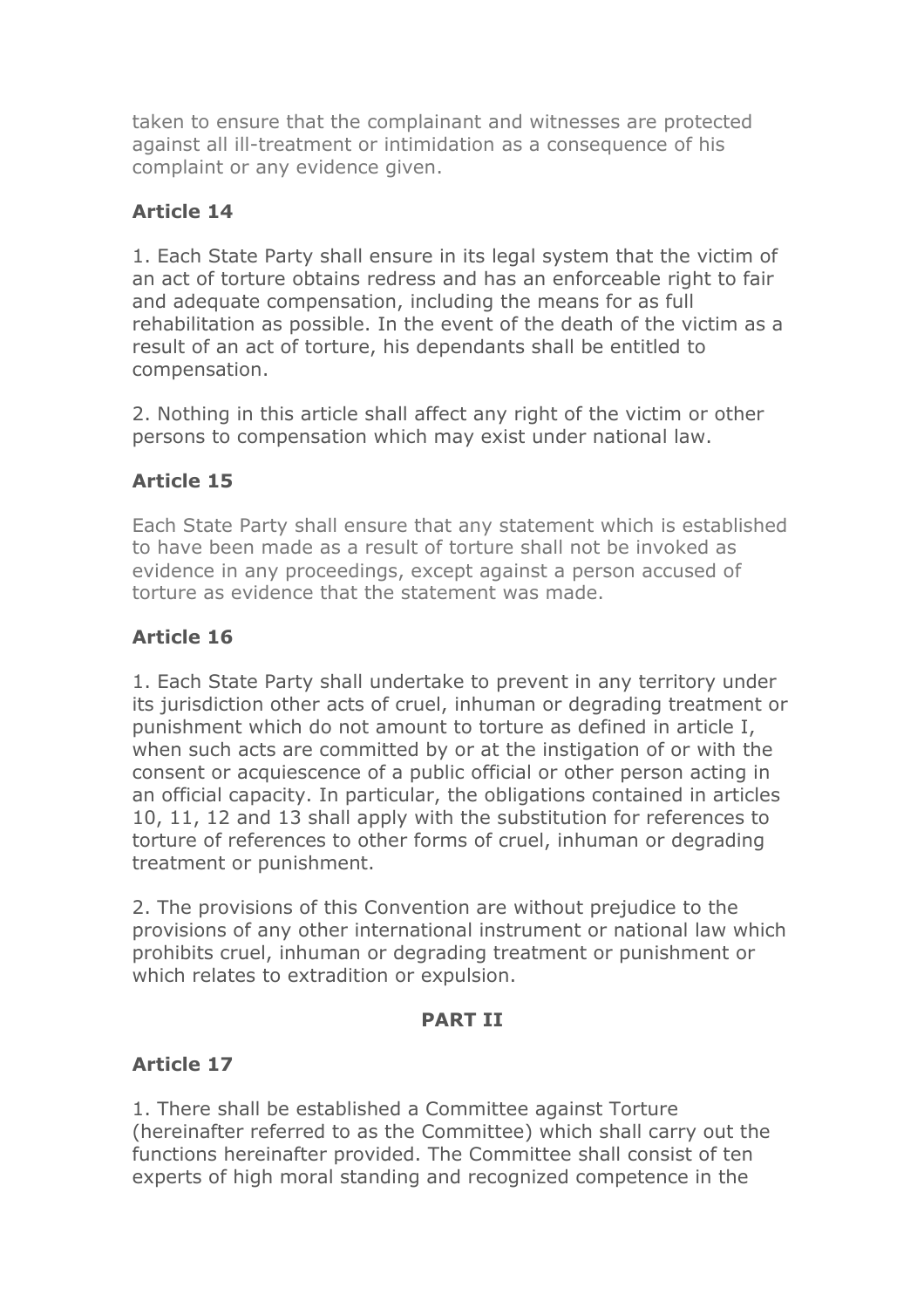field of human rights, who shall serve in their personal capacity. The experts shall be elected by the States Parties, consideration being given to equitable geographical distribution and to the usefulness of the participation of some persons having legal experience.

2. The members of the Committee shall be elected by secret ballot from a list of persons nominated by States Parties. Each State Party may nominate one person from among its own nationals. States Parties shall bear in mind the usefulness of nominating persons who are also members of the Human Rights Committee established under the International Covenant on Civil and Political Rights and who are willing to serve on the Committee against Torture.

3. Elections of the members of the Committee shall be held at biennial meetings of States Parties convened by the Secretary-General of the United Nations. At those meetings, for which two thirds of the States Parties shall constitute a quorum, the persons elected to the Committee shall be those who obtain the largest number of votes and an absolute majority of the votes of the representatives of States Parties present and voting.

4. The initial election shall be held no later than six months after the date of the entry into force of this Convention. At. Ieast four months before the date of each election, the Secretary-General of the United Nations shall address a letter to the States Parties inviting them to submit their nominations within three months. The Secretary-General shall prepare a list in alphabetical order of all persons thus nominated, indicating the States Parties which have nominated them, and shall submit it to the States Parties.

5. The members of the Committee shall be elected for a term of four years. They shall be eligible for re-election if renominated. However, the term of five of the members elected at the first election shall expire at the end of two years; immediately after the first election the names of these five members shall be chosen by lot by the chairman of the meeting referred to in paragraph 3 of this article.

6. If a member of the Committee dies or resigns or for any other cause can no longer perform his Committee duties, the State Party which nominated him shall appoint another expert from among its nationals to serve for the remainder of his term, subject to the approval of the majority of the States Parties. The approval shall be considered given unless half or more of the States Parties respond negatively within six weeks after having been informed by the Secretary-General of the United Nations of the proposed appointment.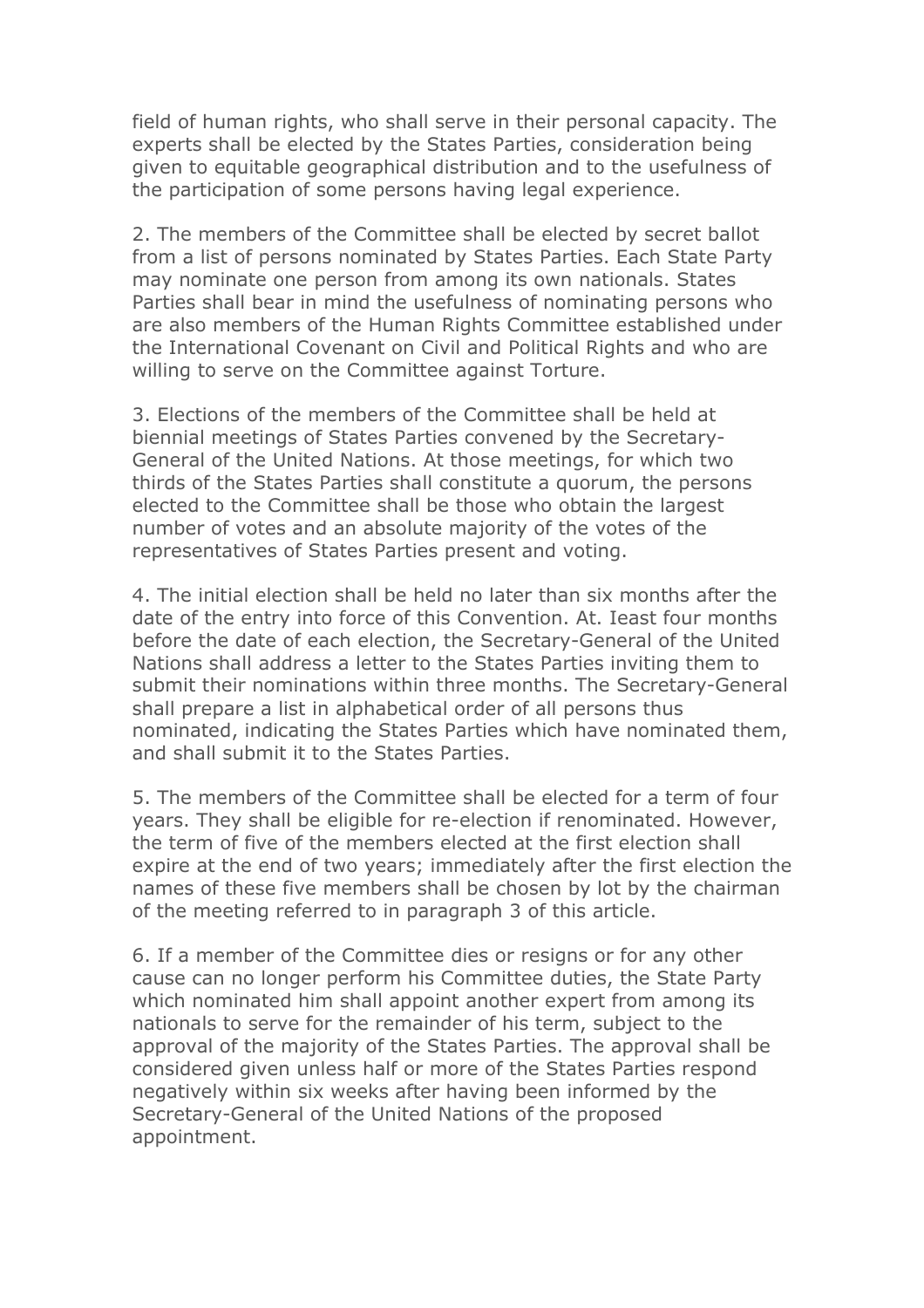7. States Parties shall be responsible for the expenses of the members of the Committee while they are in performance of Committee duties.

# **Article 18**

1. The Committee shall elect its officers for a term of two years. They may be re-elected.

2. The Committee shall establish its own rules of procedure, but these rules shall provide, inter alia, that:

(a) Six members shall constitute a quorum;

(b) Decisions of the Committee shall be made by a majority vote of the members present.

3. The Secretary-General of the United Nations shall provide the necessary staff and facilities for the effective performance of the functions of the Committee under this Convention.

4. The Secretary-General of the United Nations shall convene the initial meeting of the Committee. After its initial meeting, the Committee shall meet at such times as shall be provided in its rules of procedure.

5. The States Parties shall be responsible for expenses incurred in connection with the holding of meetings of the States Parties and of the Committee, including reimbursement to the United Nations for any expenses, such as the cost of staff and facilities, incurred by the United Nations pursuant to paragraph 3 of this article.

# **Article 19**

1. The States Parties shall submit to the Committee, through the Secretary-General of the United Nations, reports on the measures they have taken to give effect to their undertakings under this Convention, within one year after the entry into force of the Convention for the State Party concerned. Thereafter the States Parties shall submit supplementary reports every four years on any new measures taken and such other reports as the Committee may request.

2. The Secretary-General of the United Nations shall transmit the reports to all States Parties.

3. Each report shall be considered by the Committee which may make such general comments on the report as it may consider appropriate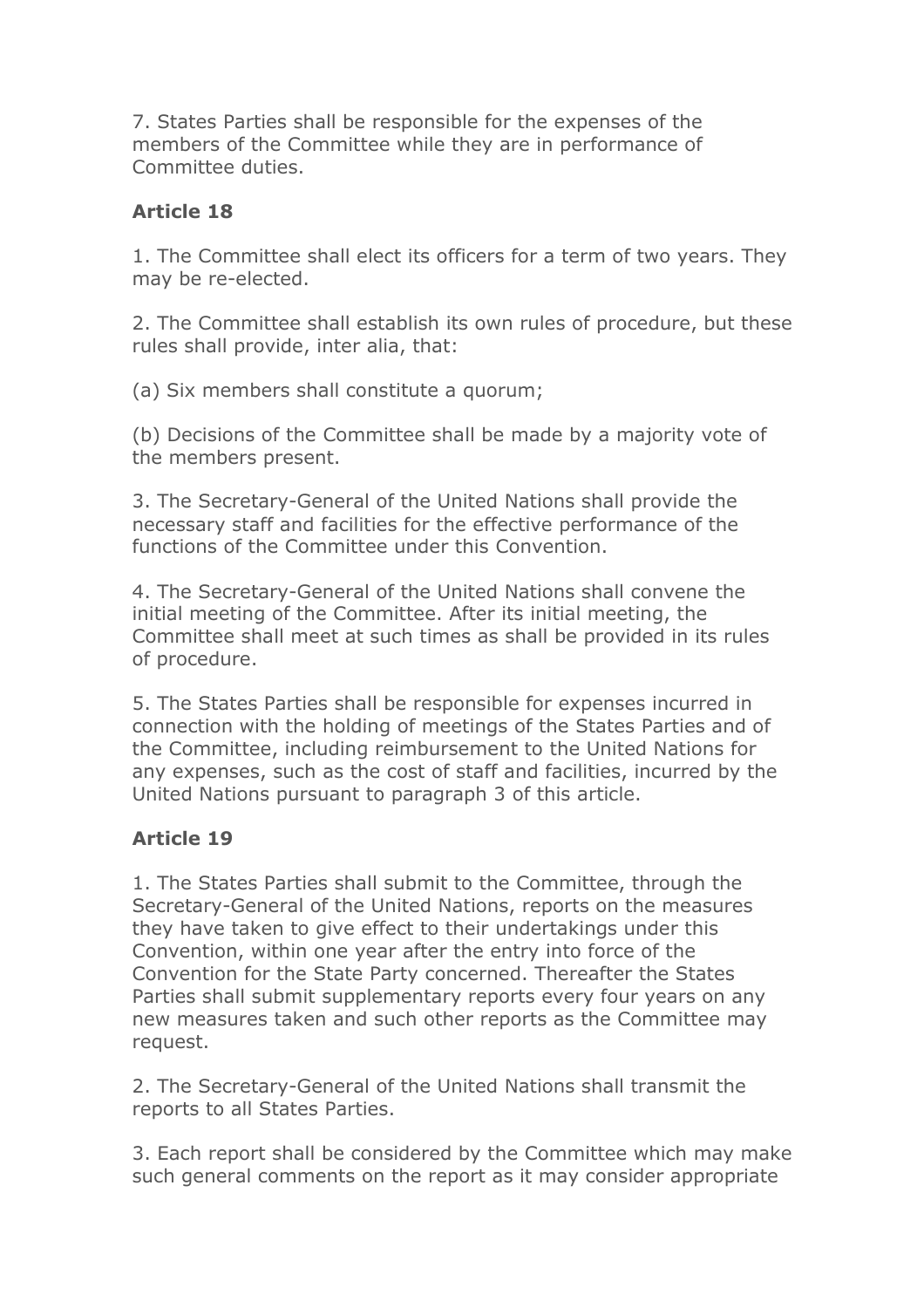and shall forward these to the State Party concerned. That State Party may respond with any observations it chooses to the Committee.

4. The Committee may, at its discretion, decide to include any comments made by it in accordance with paragraph 3 of this article, together with the observations thereon received from the State Party concerned, in its annual report made in accordance with article 24. If so requested by the State Party concerned, the Committee may also include a copy of the report submitted under paragraph I of this article.

# **Article 20**

1. If the Committee receives reliable information which appears to it to contain well-founded indications that torture is being systematically practised in the territory of a State Party, the Committee shall invite that State Party to co-operate in the examination of the information and to this end to submit observations with regard to the information concerned.

2. Taking into account any observations which may have been submitted by the State Party concerned, as well as any other relevant information available to it, the Committee may, if it decides that this is warranted, designate one or more of its members to make a confidential inquiry and to report to the Committee urgently.

3. If an inquiry is made in accordance with paragraph 2 of this article, the Committee shall seek the co-operation of the State Party concerned. In agreement with that State Party, such an inquiry may include a visit to its territory.

4. After examining the findings of its member or members submitted in accordance with paragraph 2 of this article, the Commission shall transmit these findings to the State Party concerned together with any comments or suggestions which seem appropriate in view of the situation.

5. All the proceedings of the Committee referred to in paragraphs I to 4 of th is article s hall be con fidential , and at all stages of the proceedings the co-operation of the State Party shall be sought. After such proceedings have been completed with regard to an inquiry made in accordance with paragraph 2, the Committee may, after consultations with the State Party concerned, decide to include a summary account of the results of the proceedings in its annual report made in accordance with article 24.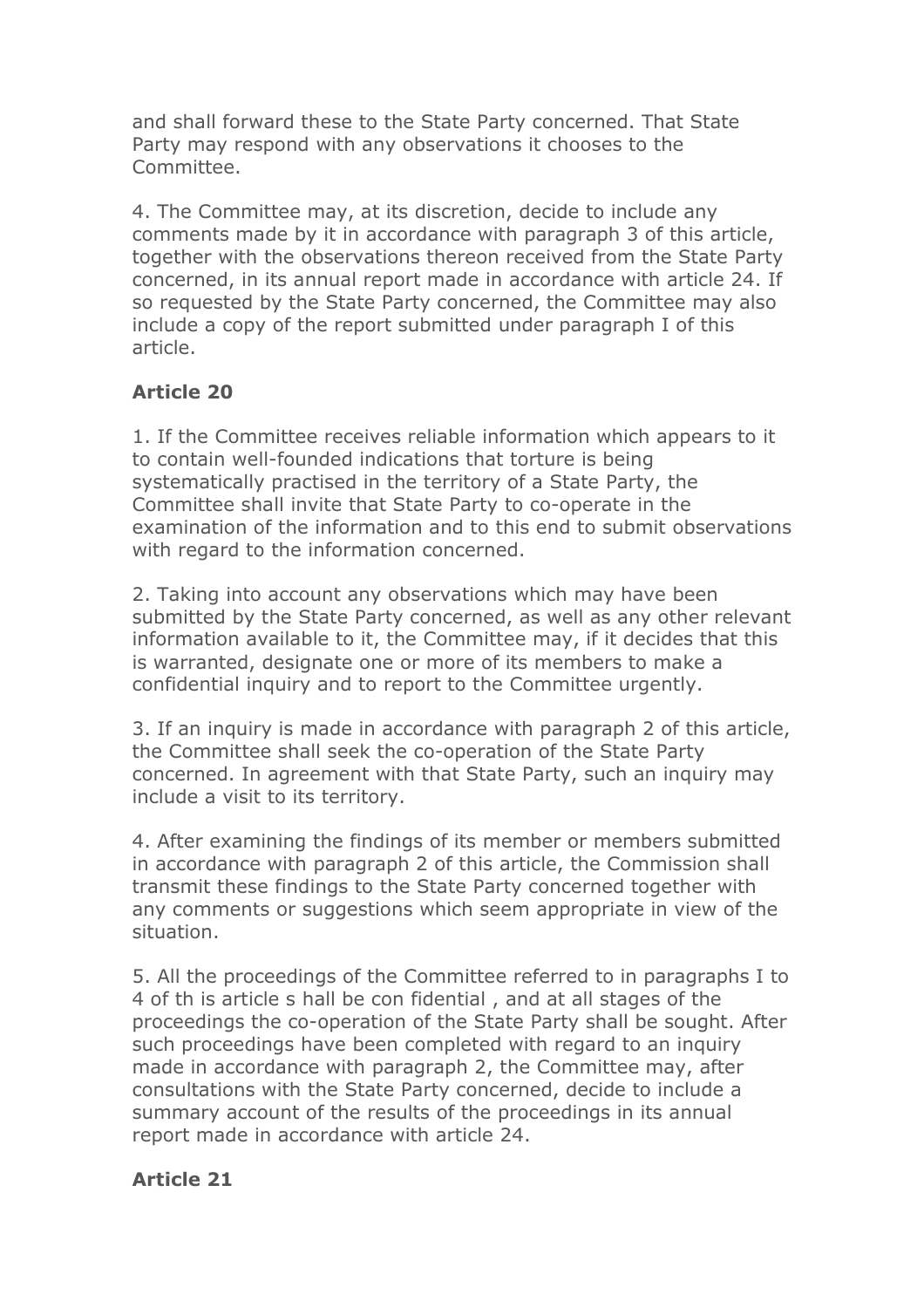1. A State Party to this Convention may at any time declare under this article that it recognizes the competence of the Committee to receive and consider communications to the effect that a State Party claims that another State Party is not fulfilling its obligations under this Convention. Such communications may be received and considered according to the procedures laid down in this article only if submitted by a State Party which has made a declaration recognizing in regard to itself the competence of the Committee. No communication shall be dealt with by the Committee under this article if it concerns a State Party which has not made such a declaration. Communications received under this article shall be dealt with in accordance with the following procedure:

(a) If a State Party considers that another State Party is not giving effect to the provisions ofthis Convention, it may, by written communication, bring the matter to the attention of that State Party. Within three months after the receipt of the communication the receiving State shall afford the State which sent the communication an explanation or any other statement in writing clarifying the matter, which should include, to the extent possible and pertinent, reference to domestic procedures and remedies taken, pending or available in the matter;

(b) If the matter is not adjusted to the satisfaction of both States Parties concerned within six months after the receipt by the receiving State of the initial communication, either State shall have the right to refer the matter to the Committee, by notice given to the Committee and to the other State;

(c) The Committee shall deal with a matter referred to it under this article only after it has ascertained that all domestic remedies have been invoked and exhausted in the matter, in conformity with the generally recognized principles of international law. This shall not be the rule where the application of the remedies is unreasonably prolonged or is unlikely to bring effective relief to the person who is the victim of the violation of this Convention;

(d) The Committee shall hold closed meetings when examining communications under this article; (e) Subject to the provisions of subparagraph

(e), the Committee shall make available its good offices to the States Parties concerned with a view to a friendly solution of the matter on the basis of respect for the obligations provided for in this Convention. For this purpose, the Committee may, when appropriate, set up an ad hoc conciliation commission;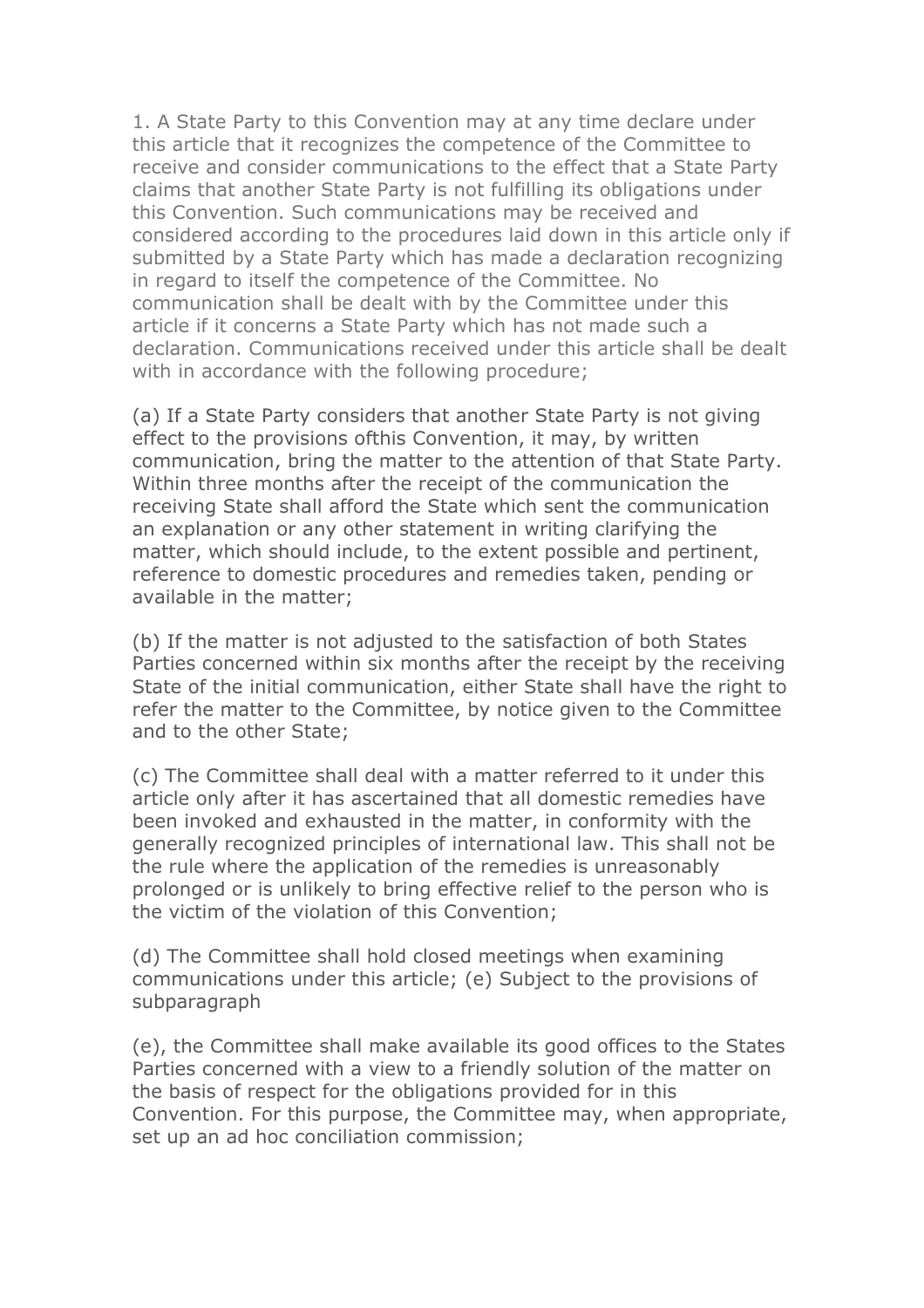(f) In any matter referred to it under this article, the Committee may call upon the States Parties concerned, referred to in subparagraph (b), to supply any relevant information;

(g) The States Parties concerned, referred to in subparagraph (b), shall have the right to be represented when the matter is being considered by the Committee and to make submissions orally and/or in writing;

(h) The Committee shall, within twelve months after the date of receipt of notice under subparagraph (b), submit a report:

(i) If a solution within the terms of subparagraph (e) is reached, the Committee shall confine its report to a brief statement of the facts and of the solution reached;

(ii) If a solution within the terms of subparagraph (e) is not reached, the Committee shall confine its report to a brief statement of the facts; the written submissions and record of the oral submissions made by the States Parties concerned shall be attached to the report.

In every matter, the report shall be communicated to the States Parties concerned.

2. The provisions of this article shall come into force when five States Parties to this Convention have made declarations under paragraph 1 of this article. Such declarations shall be deposited by the States Parties with the Secretary-General of the United Nations, who shall transmit copies thereof to the other States Parties. A declaration may be withdrawn at any time by notification to the Secretary-General. Such a withdrawal shall not prejudice the consideration of any matter which is the subject of a communication already transmitted under this article; no further communication by any State Party shall be received under this article after the notification of withdrawal of the declaration has been received by the Secretary-General, unless the State Party concerned has made a new declaration.

#### **Article 22**

1. A State Party to this Convention may at any time declare under this article that it recognizes the competence of the Committee to receive and consider communications from or on behalf of individuals subject to its jurisdiction who claim to be victims of a violation by a State Party of the provisions of the Convention. No communication shall be received by the Committee if it concerns a State Party which has not made such a declaration.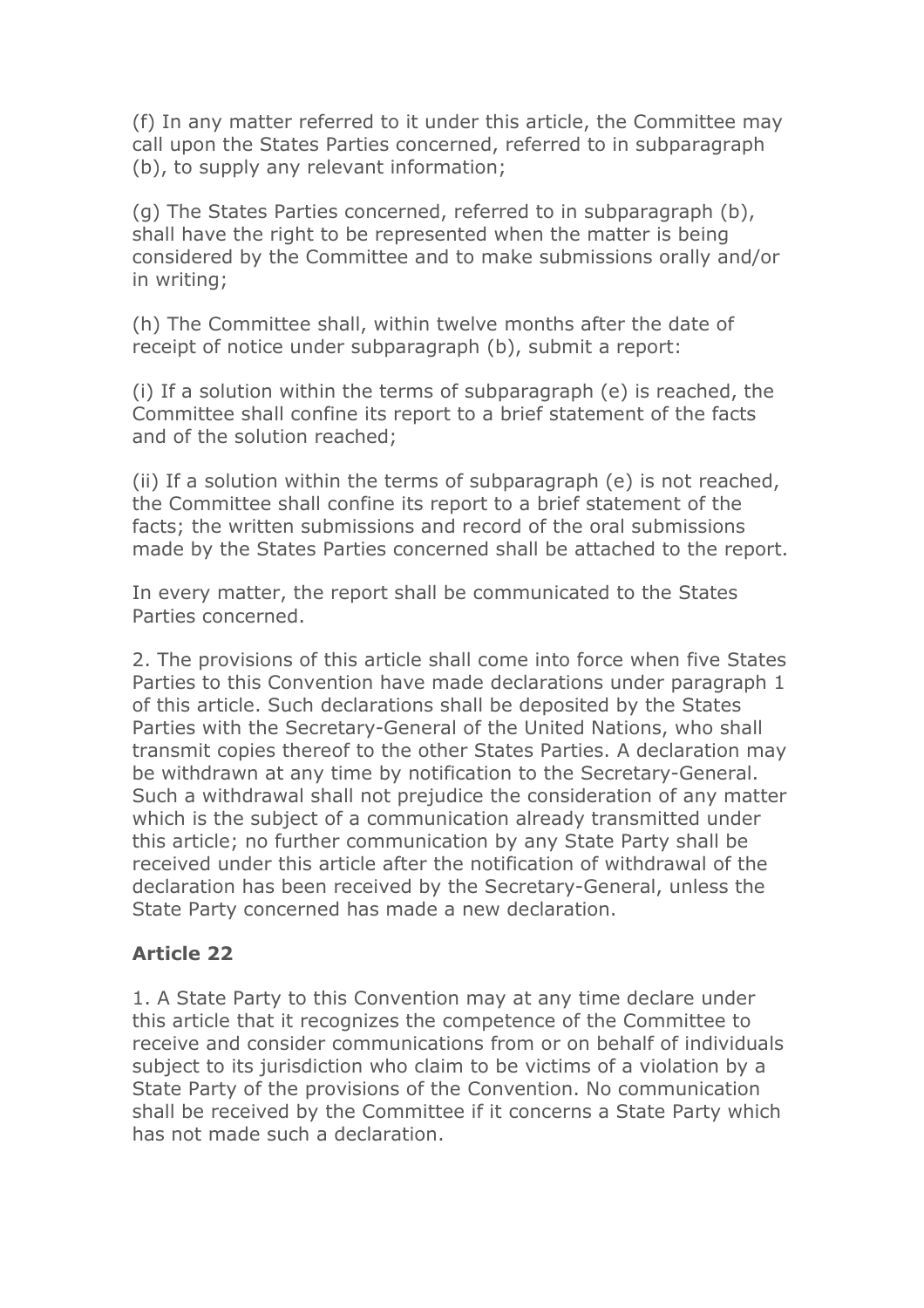2. The Committee shall consider inadmissible any communication under this article which is anonymous or which it considers to be an abuse of the right of submission of such communications or to be incompatible with the provisions of this Convention.

3. Subject to the provisions of paragraph 2, the Committee shall bring any communications submitted to it under this article to the attention of the State Party to this Convention which has made a declaration under paragraph I and is alleged to be violating any provisions of the Convention. Within six months, the receiving State shall submit to the Committee written explanations or statements clarifying the matter and the remedy, if any, that may have been taken by that State.

4. The Committee shall consider communications received under this article in the light of all information made available to it by or on behalf of the individual and by the State Party concerned. 5. The Committee shall not consider any communications from an individual under this article unless it has ascertained that:

(a) The same matter has not been, and is not being, examined under another procedure of international investigation or settlement;

(b) The individual has exhausted all available domestic remedies; this shall not be the rule where the application of the remedies is unreasonably prolonged or is unlikely to bring effective reliefto the person who is the victim of the violation of this Convention.

6. The Committee shall hold closed meetings when examining communications under this article.

7. The Committee shall forward its views to the State Party concerned and to the individual.

8. The provisions of this article shall come into force when five States Parties to this Convention have made declarations under paragraph 1 of this article. Such declarations shall be deposited by the States Parties with the Secretary-General of the United Nations, who shall transmit copies thereof to the other States Parties. A declaration may be withdrawn at any time by notification to the Secretary-General. Such a withdrawal shall not prejudice the consideration of any matter which is the subject of a communication already transmitted under this article; no further communication by or on behalf of an individual shall be received under this article after the notification of withdrawal of the declaration has been received by the SecretaryGeneral, unless the State Party has made a new declaration.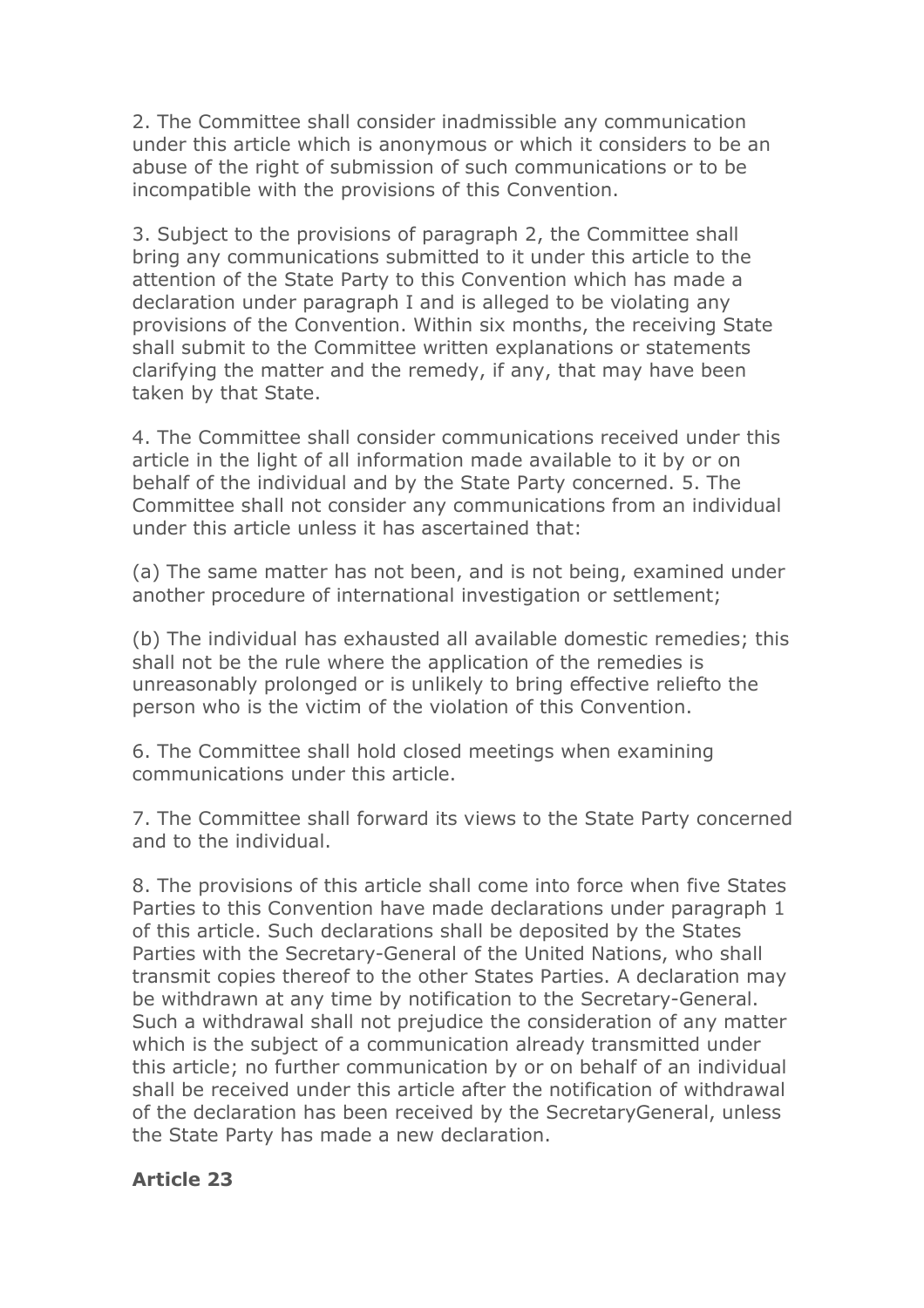The members of the Committee and of the ad hoc conciliation commissions which may be appointed under article 21, paragraph I (e), shall be entitled to the facilities, privileges and immunities of experts on mission for the United Nations as laid down in the relevant sections of the Convention on the Privileges and Immunities of the United Nations.

#### **Article 24**

The Committee shall submit an annual report on its activities under this Convention to the States Parties and to the General Assembly of the United Nations.

#### **PART III**

#### **Article 25**

1. This Convention is open for signature by all States. 2. This Convention is subject to ratification. Instruments of ratification shall be deposited with the Secretary-General of the United Nations.

# **Article 26**

This Convention is open to accession by all States. Accession shall be effected by the deposit of an instrument of accession with the SecretaryGeneral of the United Nations.

# **Article 27**

1. This Convention shall enter into force on the thirtieth day after the date of the deposit with the Secretary-General of the United Nations of the twentieth instrument of ratification or accession.

2. For each State ratifying this Convention or acceding to it after the deposit of the twentieth instrument of ratification or accession, the Convention shall enter into force onthe thirtieth day after the date of the deposit of its own instrument of ratification or accession.

# **Article 28**

1. Each State may, at the time of signature or ratification of this Convention or accession thereto, declare that it does not recognize the competence of the Committee provided for in article 20.

2. Any State Party having made a reservation in accordance with paragraph I of this article may, at any time, withdraw this reservation by notification to the Secretary-General of the United Nations.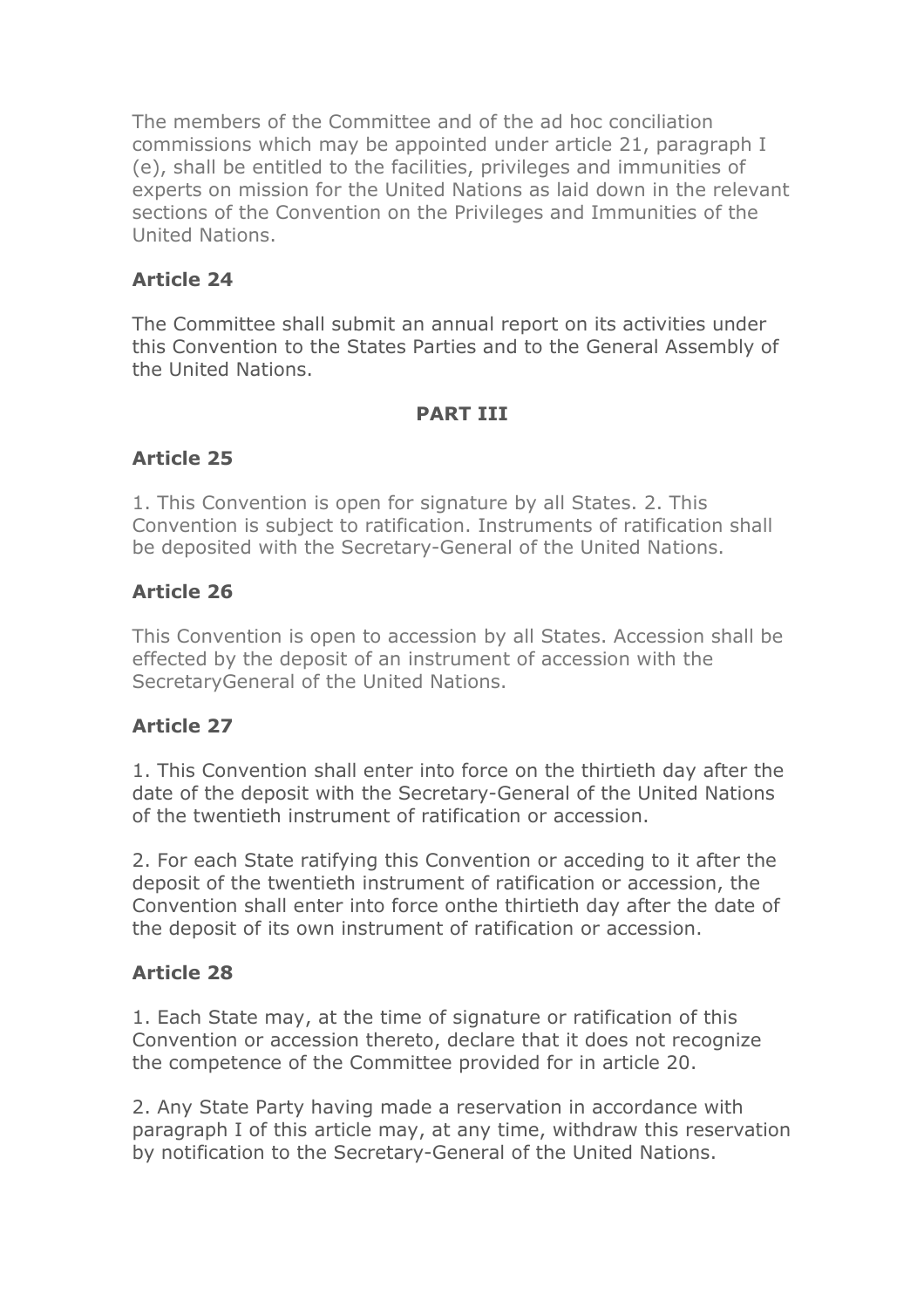#### **Article 29**

1 . Any State Party to this Convention may propose an amendment and file it with the Secretary-General of the United Nations. The SecretaryGeneral shall thereupon communicate the proposed amendment to the States Parties with a request that they notify him whether they favour a conference of States Parties for the purpose of considering an d voting upon the proposal. In the event that within four months from the date of such communication at least one third of the States Parties favours such a conference, the SecretaryGeneral shall convene the conference under the auspices of the United Nations. Any amendment adopted by a majority of the States Parties present and voting at the conference shall be submitted by the Secretary-General to all the States Parties for acceptance.

2. An amendment adopted in accordance with paragraph I of this article shall enter into force when two thirds of the States Parties to this Convention have notified the Secretary-General of the United Nations that they have accepted it in accordance with their respective constitutional processes.

3. When amendments enter into force, they shall be binding on those States Parties which have accepted them, other States Parties still being bound by the provisions of this Convention and any earlier amendments which they have accepted.

#### **Article 30**

1. Any dispute between two or more States Parties concerning the interpretation or application of this Convention which cannot be settled through negotiation shall, at the request of one of them, be submitted to arbitration. If within six months from thc date of the request for arbitration the Parties are unable to agree on the organization of the arbitration, any one of those Parties may refer the dispute to the International Court of Justice by request in conformity with the Statute of the Court.

2. Each State may, at the time of signature or ratification of this Con vention or accession thereto, declare that it does not consider itself bound by paragraph I of this article. The other States Parties shall not be bound by paragraph I of this article with respect to any State Party having made such a reservation.

3. Any State Party having made a reservation in accordance with paragraph 2 of this article may at any time withdraw this reservation by notification to the Secretary-General of the United Nations.